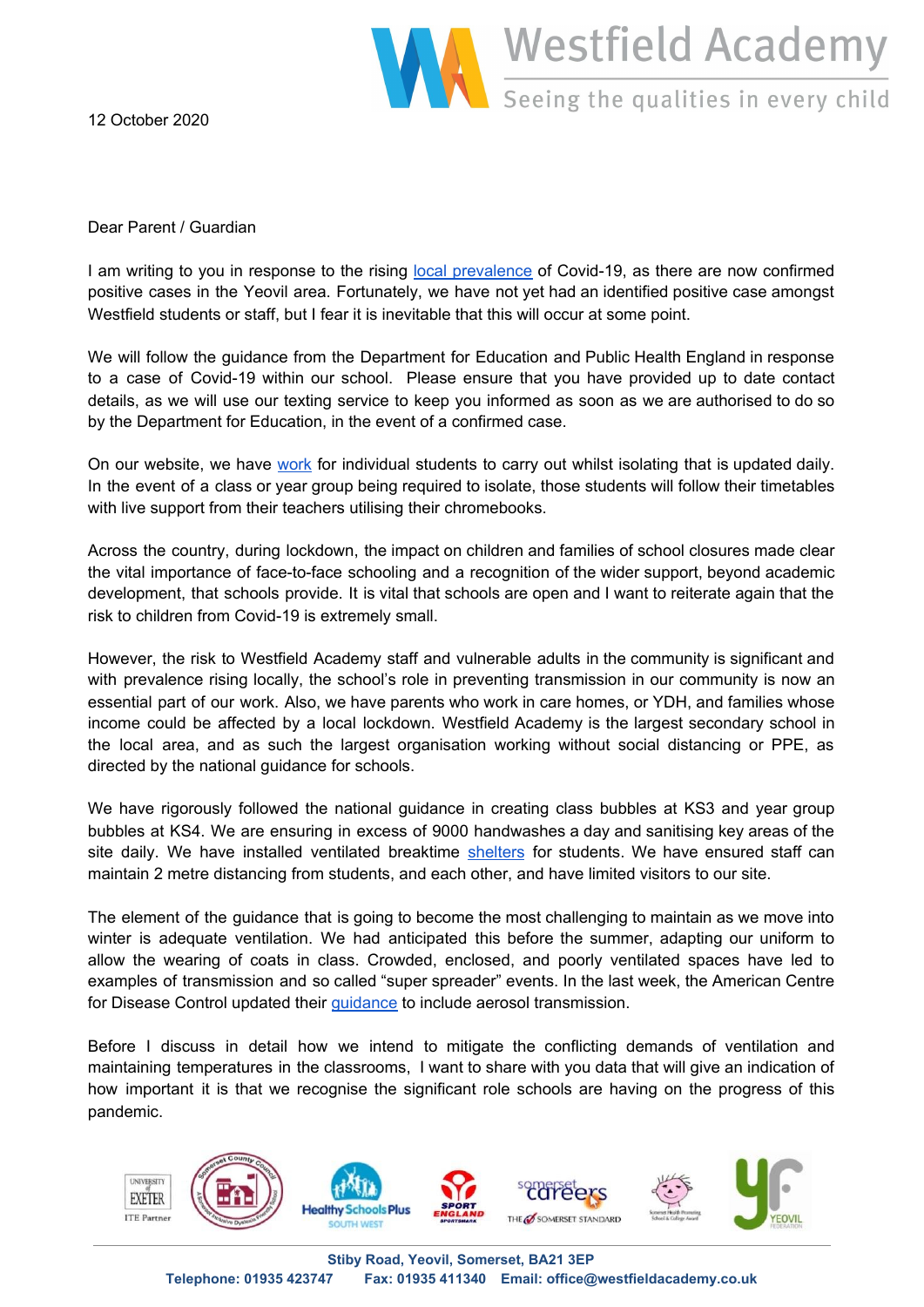Recent Public Health England [data](https://assets.publishing.service.gov.uk/government/uploads/system/uploads/attachment_data/file/921561/Weekly_COVID19_Surveillance_Report_week_39_FINAL.pdf) on Covid-19 outbreaks makes it clear that despite national publicity around hospitality venues, outbreaks are most commonly occurring in educational establishments.



Figure 20: Number of COVID-19 incidents by institution from week 27, England

This data is unsurprising given that schools have no social distancing between students in classrooms and that children have been [shown](https://wwwnc.cdc.gov/eid/article/26/10/20-1315_article) to transmit Covid-19, especially when of secondary age. A breakdown of the outbreaks in the educational settings is below.



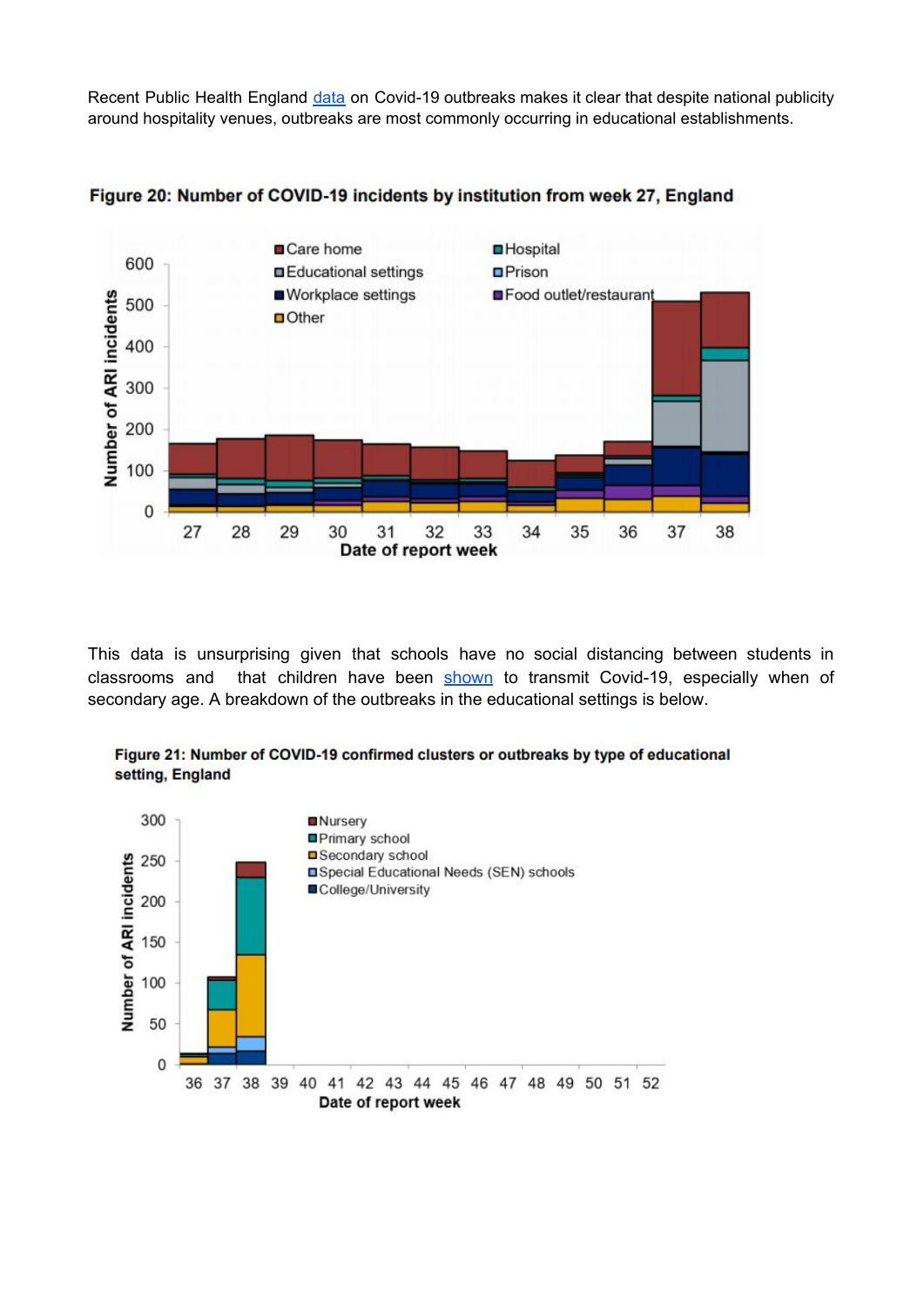The latest data shows the age group category of 10 -19 have the fastest rising case rate.



We have [asked](https://www.westfieldacademy.co.uk/SiteAssets/Files/Letters%20Home/Letter%20to%20Parents%2022.09.2020.pdf) that students who are poorly are kept at home. This is now even more important, as since September the proportion of children nationally who have respiratory infections that have subsequently been identified as Covid-19 (SARS-CoV-2) has risen dramatically.



Figure 18: Number of acute respiratory infection (ARI) in educational settings by virus type from week 27, England

Given that crowded, enclosed, and poorly ventilated spaces are a key risk for transmission of Covid-19 and that we cannot adjust the crowded or enclosed elements, that only leaves us with increasing ventilation.